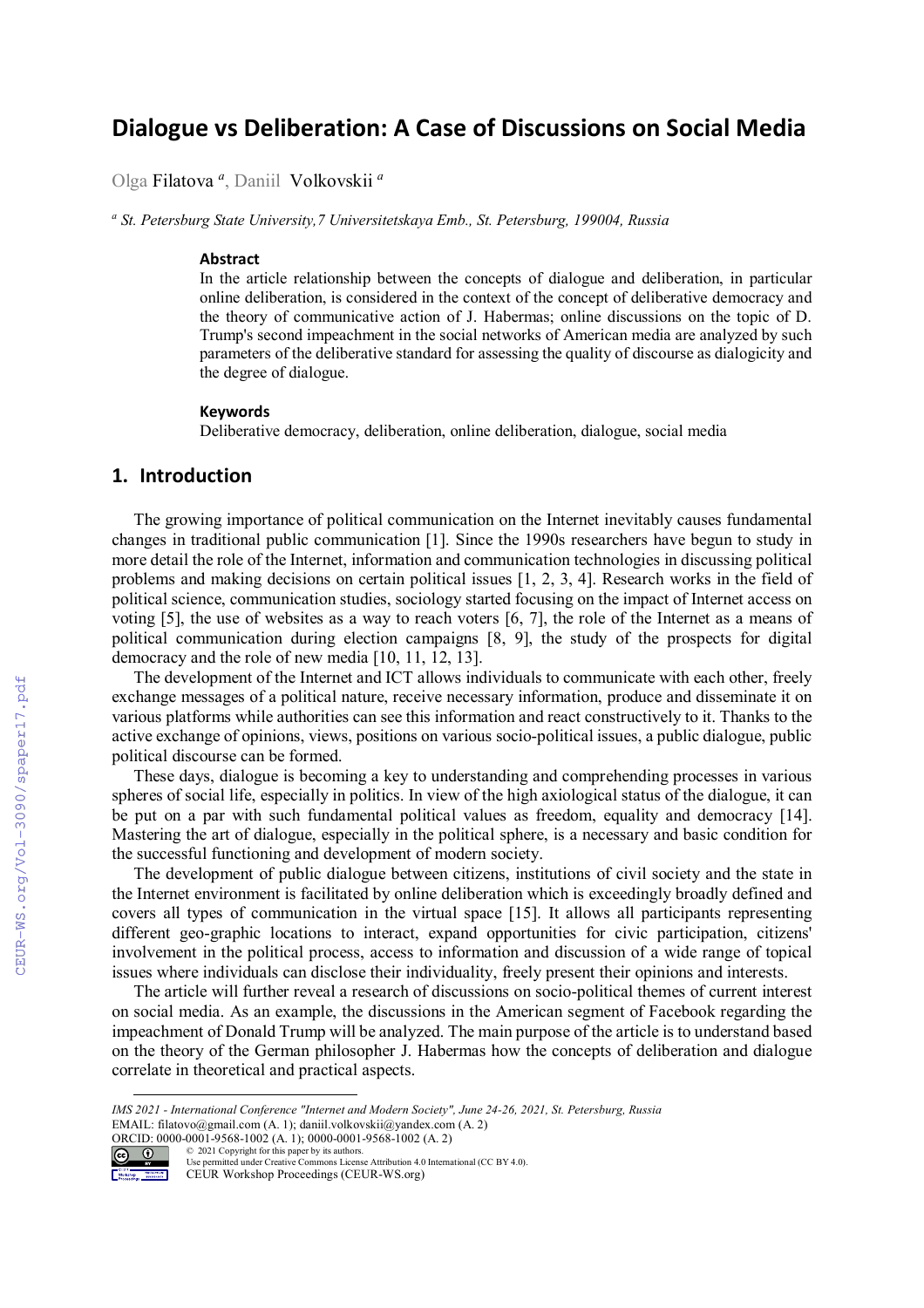The main research questions to be answered:

Q1. How do the concepts of deliberation and dialogue correlate in the context of Habermas theory?

Q2. What parameters should be analyzed to reveal the relationship between dialogue and deliberation in online discussions?

Q3. What is the form of online deliberation on political topics in social networks?

### **2. Theoretical basis**

For our research presented below, it seems necessary to consider several concepts correlating with the phenomena of deliberation and dialogue.

First of all, it is based on the concept of deliberative model of democracy pro-posed by Jurgen Habermas. It focuses on diverse forms of communication, continuous and maximally broad political discourse in society, the results of which are determined by the strength of arguments [16].

Referring to the concept of deliberation which is the center of the concepts of deliberative democracy, researchers note that there is no unified definition [17, 18]. However, most of them believe that citizens involved in the deliberative process must make political decisions themselves based on arguments which, in turn, are reflectors of the needs and moral principles of individuals [19, 20]. Indeed, deliberation is built primarily on an argumentation exchange between citizens and their discussion of various statements in order to ensure the common good. In the process of this discussion, an agreement on procedures, actions or policies that best contribute to the achievement of the common good can be reached [21]. Accordingly, all of the above applies to online deliberation the main difference of which is the online environment.

Touching on the concept of dialogue, we emphasize that in accordance with the principles and postulates of verbal communication, there are two main types of communicative interaction: cooperation and confrontation (conflict) which indicate the coincidence or non-coincidence of the interests and goals of the communicants. We adhere to the point of view of the Russian linguist M. M. Bakhtin who defined dialogue as a way of interaction of consciousnesses, as a result of which understanding arises [22]. According to Bakhtin, dialogical relations are considered as a practically universal phenomenon that permeates all human speech, everything that has meaning and significance. A person cannot experience another consciousness that limits the possibilities of understanding. It is possible to communicate with other people's consciousnesses only dialogically because they do not lend themselves to analysis and contemplation, therefore common coexistence with "Other" is a source for communication and organization of the world.

The concept of D. Bohm which is important for our further reasoning lies in the same aspect. Bohm separates "genuine dialogue" and "rhetorical dialogue" or "discussion" (Table 1) [23].

#### **Table 1**

Distinctions of dialogue and discussions according to D. Bohm

| Dialogue                                                                              | Discussion                                                                |
|---------------------------------------------------------------------------------------|---------------------------------------------------------------------------|
| Based on cooperation of<br>participants.                                              | Built on opposition as two sides oppose each other.                       |
| The goal is to create a common<br>foundation.                                         | The goal is the victory of one side.                                      |
| One participant listens to the<br>other to understand, find meaning<br>and agreement. | Participants try to find weak points and put forward<br>counterarguments. |
| The original positions are<br>disclosed for their reassessment.                       | The original positions are defended as true.                              |
| Induces an introspection of own<br>position.                                          | Causes criticism of another position.                                     |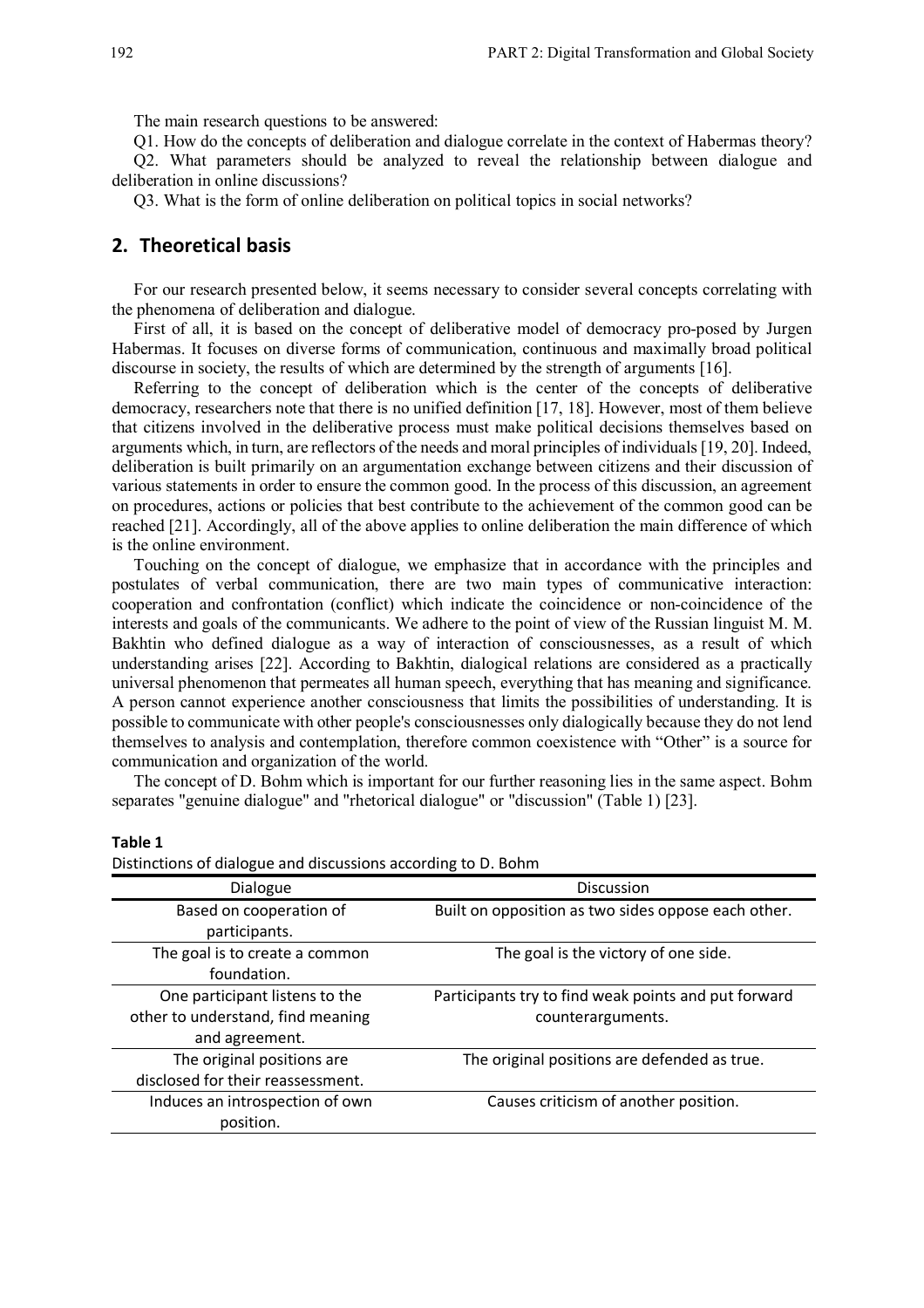| Opens up the possibility of          | Defends the position of one participant as the best       |
|--------------------------------------|-----------------------------------------------------------|
| achieving a better solution than any | solution and excludes other solutions.                    |
| of the original ones.                |                                                           |
| Creates a relationship of            | Creates a closed relationship.                            |
| openness to changes and mistakes.    |                                                           |
| Broadens the horizon and can         | Affirms the point of view of one participant.             |
| change the point of view of the      |                                                           |
| participant.                         |                                                           |
| Everyone brings up their best idea   | Everyone puts forward their best idea and defends it      |
| for discussion, knowing that other   | against attempts to show that it is wrong.                |
| people's opinions will help improve  |                                                           |
| it.                                  |                                                           |
| Everyone is looking for              | Everyone is looking for indicative differences.           |
| fundamental agreements.              |                                                           |
| Everyone is looking for strengths in | Each looks for flaws and weaknesses in the positions of   |
| the positions of others.             | the other.                                                |
| Implies genuine concern for          | Implies opposition, challenge to another, without any     |
| another person, excludes             | attention to feelings or relationships and often leads to |
| resentment or alienation.            | belittling or condemnation of the other person.           |
| Assumes that many people have a      | Proceeds from the fact that there is a correct answer     |
| part of the answer, and together     | and one has it.                                           |
| they can add these parts into a      |                                                           |
| working solution to the question.    |                                                           |

We also consider the concept of political dialogue [24] which does not mean a conversation between two or more people on political issues, but a certain configuration of interaction, the negotiation process and partnership based on the principles of discursive equality between the subjects of political communication, striving for mutual understanding and achieving mutually beneficial a result that takes into account a wide range of existing opinions and interests [14]. Such conditions as the presence of political pluralism, the possession of political tolerance by the subjects of dialogue, their communicative competence which consists in the ability to listen, understand and support each other for the sake of maintaining peace, stability and overcoming disagreements, act as necessary conditions for political dialogue which can be regarded as the norm of civilized cooperation, democratic interaction of the parties implying the presence of versatile, alternative points of view, views, positions and even forms of social, political and state structure.

Habermas's theory puts forward a number of issues that are significant for the conceptualization of political dialogue related to the possibilities and boundaries of dialogical discourse in politics, the specifics of the rationality of political communicative actions, the intersubjective nature of political interests, the potential of dialogue in coordinating political interests, the role of a free reasoned consensus in the course of deliberative generalization of interests, the ontological and conceptual status of political dialogue the concept of which is worked out by Habermas in an ambiguous and controversial way. On the one hand, the German philosopher defends the ideal of a state-free dialogue from which we borrow the idea of genuine consent [25]. On the other hand, he writes that Socratic dialogue is impossible for everyone and always. The fuzzy relationship between the concepts of dialogue and deliberation aggravates the controversial aspects of Habermas' understanding of political discourse. Therefore, the purpose of the article is to determine how the concepts of dialogue, in particular political, relate to the concept of deliberation.

Speaking about the connection between the concepts of dialogue and deliberation, it is also important to refer to the opinion of the South Korean political scientist J. Kim who considers informal and casual everyday conversations about politics as a practical form of dialogical deliberation which ultimately form the foundation of deliberative democracy [26]. The point of view of D. Walton who considers deliberation as a form of dialogue in which each side presents its point of view on the solution of any practical problem is important in analyzing the relationship between the phenomena of dialogue and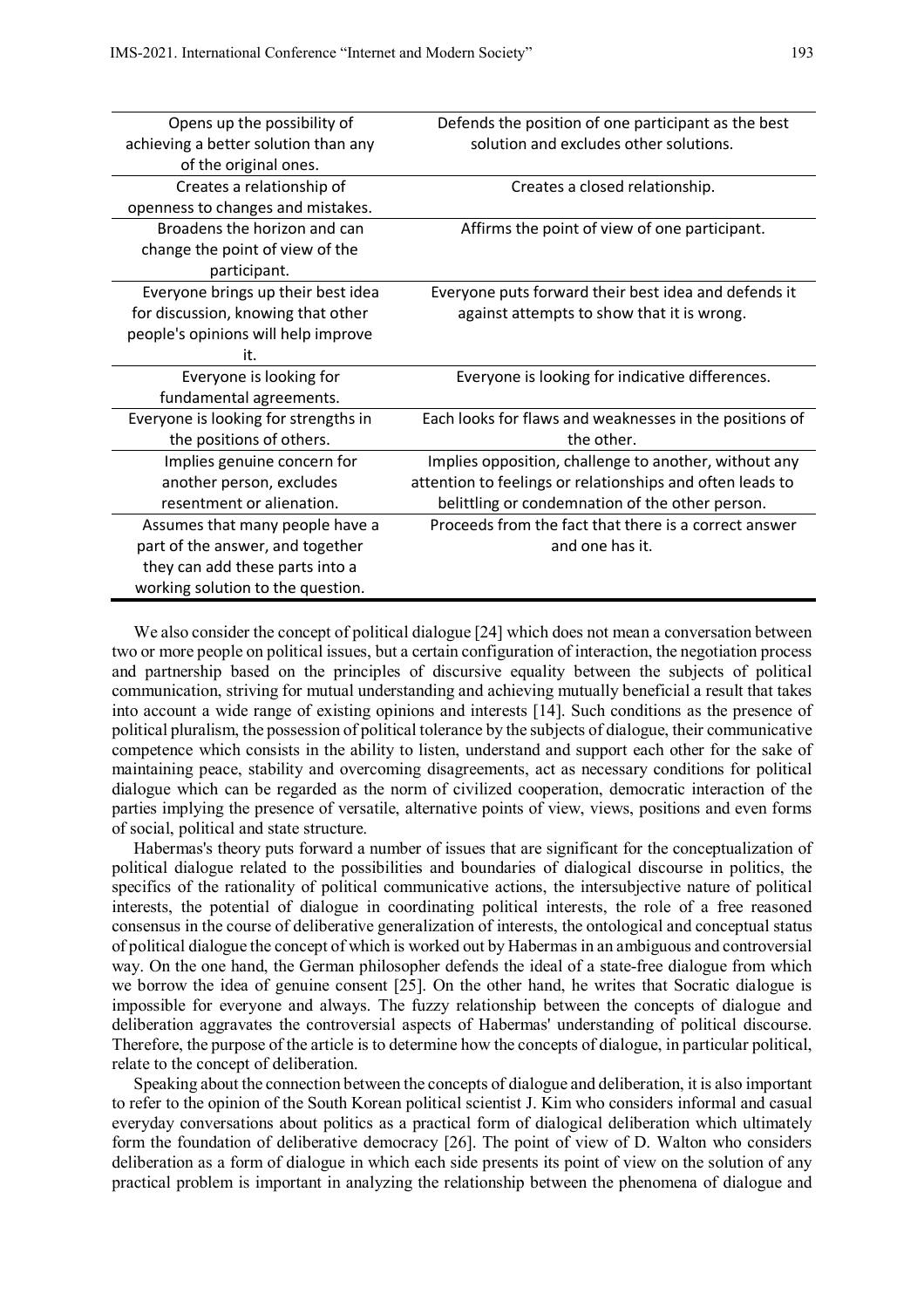deliberation, types of dialogical forms [27]. Deliberation is a collective process of dialogical solution by communication participants of common problems for them. The goal of deliberative dialogue is to reach agreement on actions that can be seen as a solution to a practical problem. Also, it is necessary to make a choice between two or more mutually exclusive options.

As D. Walton notes, at first glance it may seem that deliberative dialogue and critical discussion are identical to each other. But, in fact, these are two different types of dialogue since critical discussion pursues the goal of resolving a conflict of opinions and is a type of dialogue-persuasion where each side tries to convince the opposite that it is right, giving certain arguments for this. In a deliberative dialogue, according to Walton, the positions of the participants are much less antagonistic, their goal is to jointly search for an optimal line of behavior for all taking into account specific circumstances and long-term consequences [28].

The object of the research presented below is the concepts of deliberation and dialogue in the context of the concept of deliberative democracy by J. Habermas while the subject is communicative parameters of deliberation and dialogue. Accordingly, our main hypothesis (H1) is that there are several approaches to the relationship between the concepts of deliberation and dialogue. On the one hand, they are equated; on the other hand, the concept of deliberation is broader if we consider dialogue as a form of communication but if we compare the concept of deliberation and political (public) dialogue, then the concept of deliberation will be narrower. To see how the concepts of dialogue and deliberation interact in practice it is necessary to analyze online deliberation in terms of such parameters as dialogicity and the degree of dialogue in the discussion.

#### **3. Research approach and data**

To achieve the goals of our investigation we used discourse analysis which is simultaneously a key moment and a method of online deliberations' research. Our analysis is based on a modification of the methodology developed by the UN expert Yu. Misnikov (in line with the ideas of J. Habermas), already tested by us earlier and presented in previous publications [3, 17]. The scientist has generated «deliberative standard to assess discourse quality» where thematically different discursive parameters of the deliberative standard, corresponding to specific research issues and using for guiding the process of encoding messages of Inter-net discussions, are described [27].

The empirical material for the discourse analysis was online discussions on the second impeachment of US ex-President Donald Trump on Facebook pages of the leading American printed and TV media distributed into three categories in dependence of affiliation to political parties (conservative and liberal). We have selected two media sources for analysis: the conservative Washington Times and Fox News, the liberal New York Times and MSNBC, as well as additionally we took a neutral Wall Street Journal. In the Facebook accounts of these media, discussions were chosen on the topic of the second impeachment of the American ex-president in connection with the attempted capture of the Capitol on January 6, 2021. A total of 2,931 comments were analyzed.

In this paper we analyzed the positions of the participants "for" and "against" impeachment as well as two parameters of the deliberative standard that can show us how the concepts of dialogue and deliberation relate. The first of these is dialogicity. In a narrow sense the definition of dialogicity is used as a category of text that characterizes its focus on the addressee. The interweaving of various voices into the text makes it dialogic. To define it, it is needed to divide the number of participants' mentions of each other by the total number of posts. We can say that this is a mechanical and quantitative indicator.

Based on the theory of Habermas and Bohm's dialogical approach we modified the methodology of Yu. Misnikov supplementing it with such a new parameter as the degree of dialogue, i.e. striving for dialogue (consensus), and try to determine its degree in a particular discussion. The discussion can take place in various forms including not only dialogue but also debates, discussions, polemics, etc. Since we are talking about the relationship between the concepts of dialogue and deliberation we focus on the study of the degree of dialogue and not discussion, polemics, etc. In this case these parameters are less relevant for us but if their percentage totality exceeds the degree of dialogue, then it becomes necessary to study them in detail. Although in this case the discussion will not be a deliberation as it is based on a dialogical form of communication.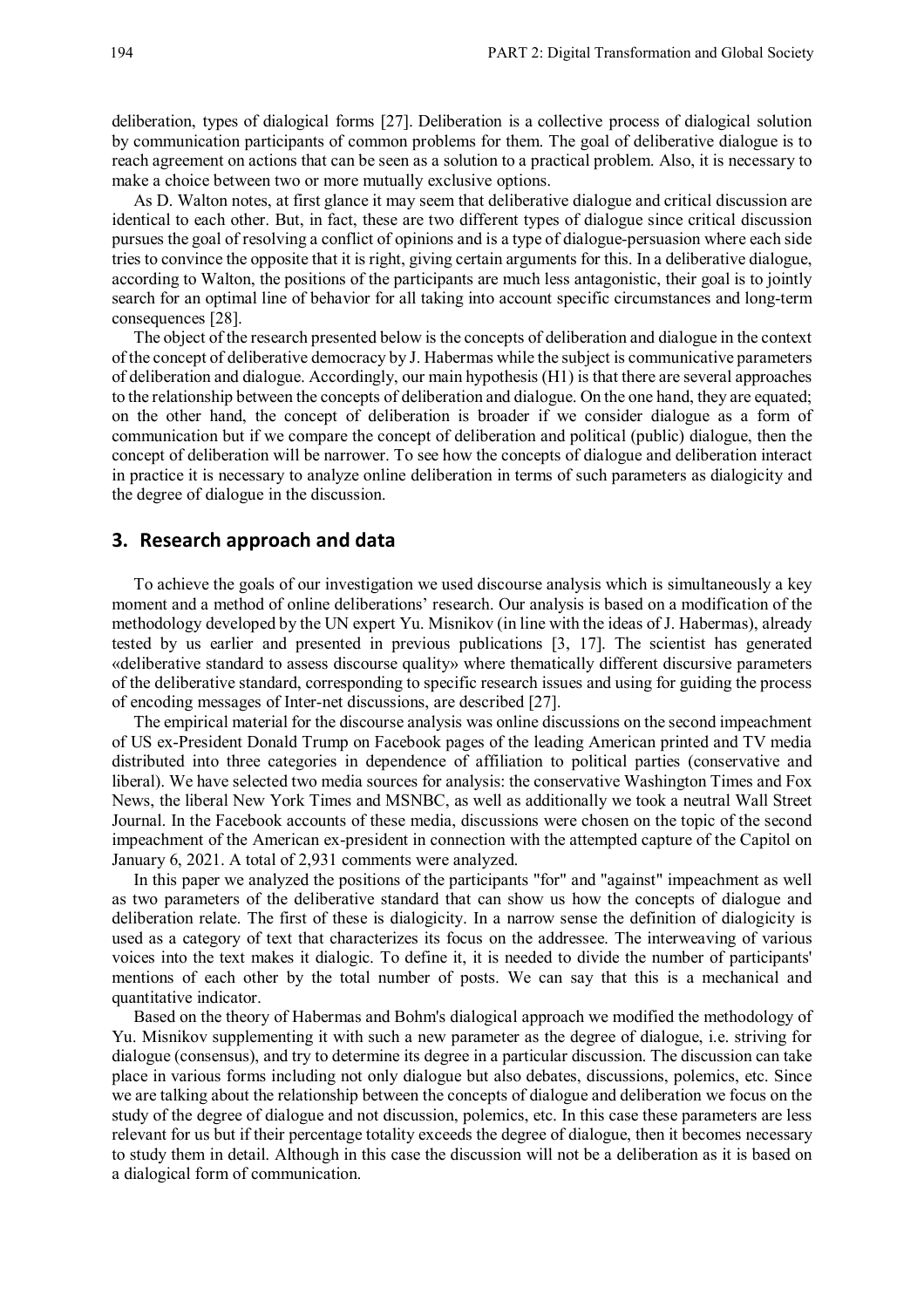#### **4. Research results**

To understand whether dialogical communication between the participants is possible, what degree of dialogue is present in the discussion, it is necessary to analyze the opinions of the participants, how much they differ from each other.

According to the aggregate analysis of all media, 53.5% of users are against Trump and for his impeachment while 46.5% are for Trump and against his impeachment, excluding bots' posts (Table 2). If we take into account the posts of bots, then the data is 55.8% and 44.2%, respectively, which to a small extent but gives an advantage to demos and supporters of the opinion about Trump's removal from the presidency. Bots could be identified manually as a) they were pointed out by some users to whom these bots responded to the comment with their message; moreover, users went to the Facebook pages from which bots responded to the comment and indicated on the lack of information about users; b) the messages of bots were constantly duplicated and without changing the text which immediately prompts the idea of them. Based on the analysis of all positions, we can see that the American society is split into two camps in almost equal proportions.

|                     | $\overline{\phantom{a}}$ |                                     |                                |                 |                                   |  |  |  |
|---------------------|--------------------------|-------------------------------------|--------------------------------|-----------------|-----------------------------------|--|--|--|
|                     | <b>Liberal</b>           |                                     | Conservative                   |                 | <b>Neutral</b>                    |  |  |  |
|                     | <b>MSNBC</b>             | <b>The New York</b><br><b>Times</b> | The Washington<br><b>Times</b> | <b>Fox News</b> | <b>The Wall Street</b><br>Journal |  |  |  |
| For                 | $\overline{2}$           | 24                                  | 71                             | 66              | 51 (including bots'<br>posts)     |  |  |  |
| <b>Against</b>      | 98                       | 76                                  | 29                             | 34              | 49                                |  |  |  |
| <b>General data</b> |                          |                                     |                                |                 |                                   |  |  |  |
| For                 | 13                       |                                     | 68.5                           |                 | 58 (without bots'<br>posts)       |  |  |  |
| <b>Against</b>      | 87                       |                                     | 31.5                           |                 |                                   |  |  |  |

#### **Table 2**

Attitude to D. Trump and his second impeachment (in percentage)

It is relevant to notice that the data we obtained practically coincide with the data of opinion polls (for example: YouGov (support 50%, oppose 42%), Ipsos (sup. 51%, opp. 35%), Axios/Ipsos (sup. 51%, opp. 49%), Politico/Morning Consult (sup. 44%, opp. 43%), Avalanche Insights (sup. 58%, opp. 34%)) and with the results of voting in the Senate [4]. On February 13, 2021, the Senate voted against impeachment with 57 votes in favor and 43 votes against. A minimum of 67 votes in favor was required for a successful impeachment [4].

From the analysis of dialogicity (see Table 3) we can see that it was not particularly high (did not even reach 50%) but the degree of dialogue dominated in the discussions. The remaining few statements could be in the form of discussion, polemics, etc. We assume that there is no dialogue in 100% form, it is, as a rule, mixed which was shown by the data obtained. For example, according to D. Walton, this format of dialogue simultaneously includes polemics, disputes, attempts to convince each other, that is persuasive, negotiation and deliberative normative types of dialogue with the dominance of a deliberative dialogue [30]. It is important to study the degree of dialogue in order to understand what kind of discussion is presented before us. If, for example, the degree of other forms of communication would exceed the degree of dialogue, then such a discussion could not be called deliberation as it is based on the dialogical form.

For example, speaking about online discussion on MSNBC we noticed that the degree of dialogue is high (13% out of 14%) since the positions of the participants are almost completely the same (98%).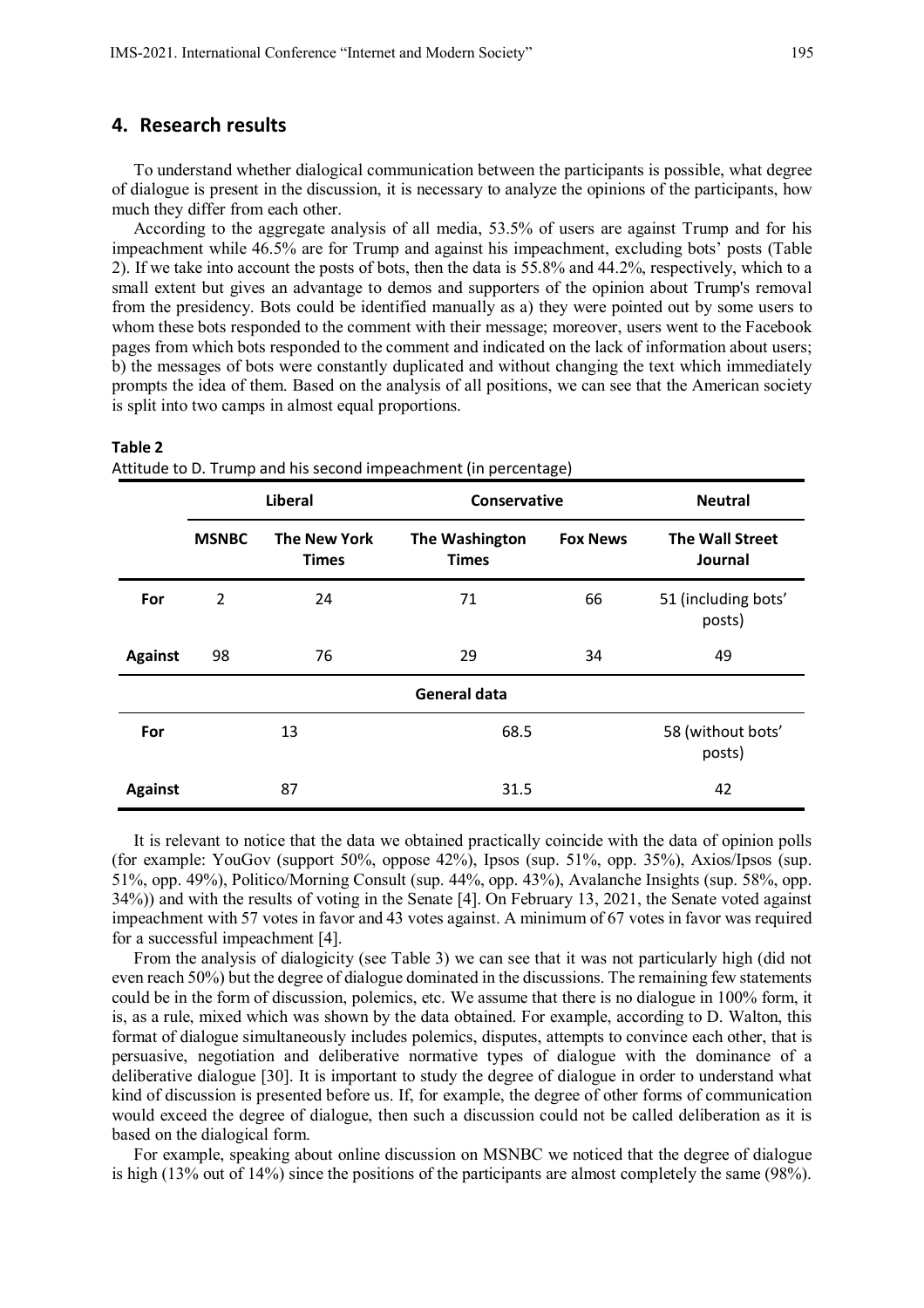It can be assumed that like-minded people basically conducted a dialogue with each other, did not enter into a discussion, polemics with other participants whose opinions differ. In the case of the neutral The Wall Street Journal we see that the camps of opinions are divided approximately in the same ratio as well as the degree of dialogue and discussion (23% and 18% respectively), despite the fact that, in comparison with other discussions, this degree of dialogicity is one of the highest (41%). In such a discussion it is much more difficult to achieve general agreement and this is shown by the analysis of the positions of the participants and the forms of their communication.

|                                     | Liberal      |                                     | <b>Conservative</b>            |                 | <b>Neutral</b>                           |
|-------------------------------------|--------------|-------------------------------------|--------------------------------|-----------------|------------------------------------------|
|                                     | <b>MSNBC</b> | <b>The New</b><br><b>York Times</b> | The Washington<br><b>Times</b> | <b>Fox News</b> | <b>The Wall</b><br><b>Street Journal</b> |
| Dialogicity                         | 14           | 34                                  | 41                             | 16              | 41                                       |
| Degree of<br>dialogue               | 13           | 21                                  | 37                             | 12.3            | 23                                       |
| Discussion,<br>polemics<br>and etc. | 1            | 13                                  | 4                              | 3,7             | 18                                       |

#### **Table 3**

Dialogiсity and degree of dialogue in online discussions (in percentage)

### **5. Discussion**

After conducting the research, we propose for further scientific discussion the following statements concerning the relationship between the concepts of deliberation and dialogue:

1. A sign of equality can be put between the concepts of dialogue and deliberation if they are considered as forms of interaction, means of achieving consensus which are similar to each other because both phenomena affect the subject-subject relationship allowing joint activities; active participation of communicators in a discussion based on the power of arguments in order to achieve understanding, consensus; communication between par-ties is based on their equality which may imply an equal right to express position, reasoning and voice. Participants are open to mutual influence; therefore, they can change their minds in the process of communication. Respectively, a different result of discussion may appear that can influence both the development and decision-making which means that participants can be heard. The essence of dialogue and deliberation is not in the exchange of meanings but in the construction of a new common meaning that can transform participants in the process and their lives, i.e. participants can unleash their potential, enrich themselves with new knowledge about the world and self-actualization.

2. If we interpret dialogue as a form of communication between participants, then the concept of deliberation in this case will be broader as dialogue is one of the conditions for deliberation.

3. If we consider political (public) dialogue ‒ a dialogue between citizens, between civil society and state as a form of discursive interaction where the purpose is to achieve public consensus, then here the concept of deliberation will be narrower since it serves as a form of such interaction where people can come to understanding, agreement on various issues. Accordingly, all that has been said applies to online deliberation. The main difference and advantage of online from offline deliberation is the online environment which allows participants to interact more effectively with each other.

However, we believe that in this case it would be more correct to say about deliberative dialogue and not about dialogical deliberation as the basis of deliberation is dialogue and without it deliberation is impossible. Perhaps, the concept of dialogical deliberation is used in the literature to characterize the high level of dialogic deliberation, i.e. the addressing of the participants to each other by name, but this is to be learned in further research.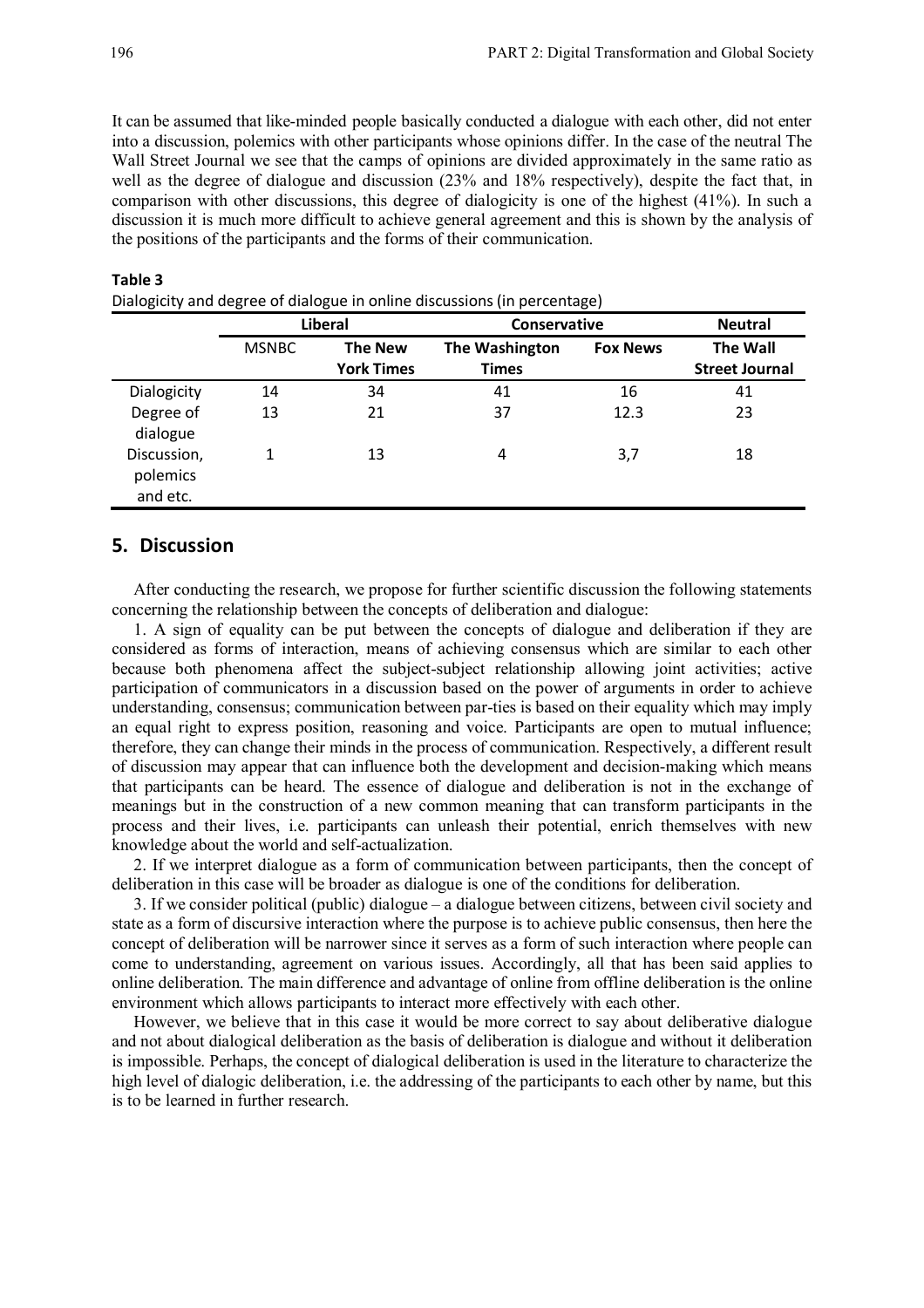#### **6. Conclusion and future research**

To sum up, we can confirm our main hypothesis and provide an answer to the first research question (Q1). Deliberation is understood as the process of communication between citizens that takes place in a public space through dialogue, discussions, negotiations with the help of which the search for solutions to common problems related to the political sphere is carried out. Mutual understanding, consensus, an equal reasoned discussion based on respect for the positions of the participants and taking into account their interests are seen as important mechanisms of this process. The study showed that, firstly, an equal sign can be put between the concepts of deliberation and dialogue as both phenomena as forms of interaction between individuals are similar to each other, pursue the goal of mutual understanding, cooperation; secondly, the concept of deliberation is perceived more broadly since dialogue is one of the components of deliberation which is studied as a form of communication.

Analysis of the participants' positions, dialogicity and the degree of dialogue in online deliberations made it possible to identify how the concepts of deliberation and dialogue relate in practice (Q2). It was noted that online deliberation takes place in a mixed format which includes disputes, discussions, polemics but with the dominance of the dialogical form which is one of the significant conditions for deliberation (Q3).

On the basis of these conclusions, in the future we can talk about such a concept as a deliberative dialogue, try to identify its features and conditions for its occurrence. In the process of searching for literature we noticed that there is also the concept of dialogical deliberation which we consider not entirely correct since deliberation is a dialogue, it is based on a dialogical form of communication without which deliberation is not deliberation.

It will be useful to analyze online discussions in countries with different political regimes (democratic and authoritarian) and compare such parameters of discussions as dialogicity, degree of dialogue. Also, we are going to analyze Russian online deliberations on theme of Aleksey Navalny arrest on popular Russian social media of hybrid media and compare the results to American ones in order to identify what deliberations contain more dialogue. Also, we are going to analyze a degree of dialogue in online discussions in dependance of platforms (for example, forums and social media can be compared).

### **7. Acknowledgements**

This work was supported by the Russian Science Foundation, project No. 21-18-00454.

## **8. References**

- [1] A. Chadwick, Internet Politics: States, Citizens, and New Communications Technologies, New York, Oxford University Press, 2006.
- [2] R. Davis, D. Owen, New Media and American Politics. New York, Oxford University Press. (1998).
- [3] O. Filatova, D. Volkoskii, Key Parameters of Internet Discussions: Testing the Methodology of Discourse Analysis, in Alexandrov, D.A., Boukhanovsky, A.V., Chugunov, A.V., Kabanov, Y., Koltsova, O., Musabirov, I. (Eds.), Digital Transformation and Global Society (DTGS 2020). Proceedings of the 5th International Conference, St. Petersburg, 2021, pp. 32-46.
- [4] A. Römmele, Political Parties, Party Communication and New Information and Communication Technologies, in Party Politics, 2003, pp. 7-20.
- [5] J. Tolbert, R. S. McNeal, Unraveling the effects of the Internet on political participation, in Political Research Quarterly, 2003, pp. 175-185.
- [6] A. Foot, S.M. Schneider, Web Campaigning, Cambridge, MA, MIT Press, 2006.